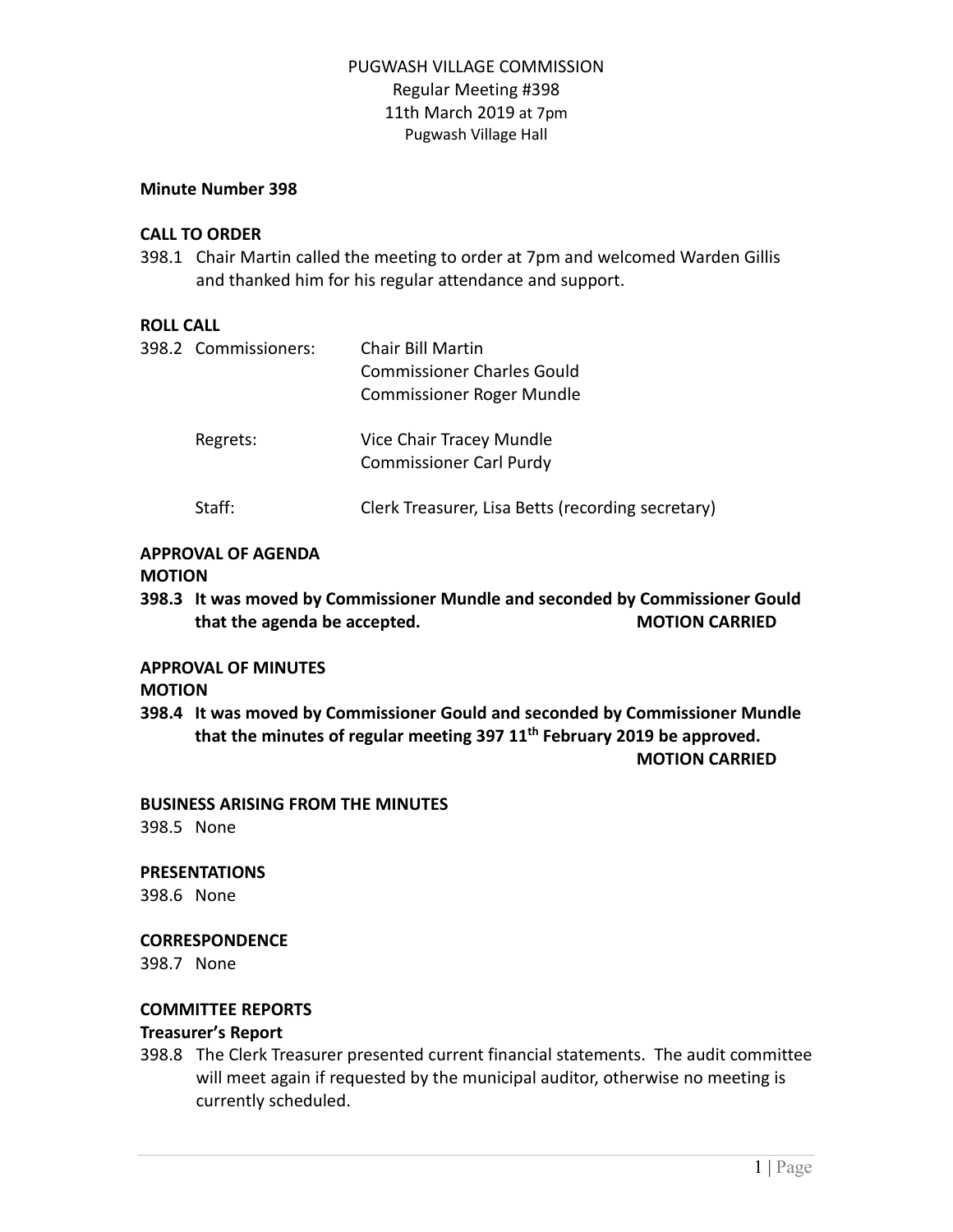# PUGWASH VILLAGE COMMISSION Regular Meeting #398 11th March 2019 at 7pm Pugwash Village Hall

## **MOTION**

# **398.9 It was moved by Commissioner Gould and seconded by Commissioner Mundle receive the report as presented. MOTION CARRIED**

## **Municipal Water Supply**

398.10 Equipment has arrived and is being installed to mitigate the "milky" appearance left from over-aeration of the system. The arrival of the replacement item for the chlorination unit is imminent. It is hoped water will be turned on shortly thereafter.

## **Waterfront Development Committee (WDC) – Eaton stage replacement**

398.11 Construction is ready to start immediately. Some of APM Construction staff have rented a house in the Village for accommodations. The project is to be complete by June 15<sup>th</sup>. The company will be using local supplies and subcontractors where they can.

## **Communities in Bloom (CIB)**

398.12No report due to no CIB meeting in February. Chair Martin reported that they had a very productive meeting with the Municipality Tourism Officer, Stephanie Moreau with a hope to divert tourism to the Pugwash area.

## **Gathering of the Clans**

398.13 The Coordinator reported that the headliner for the evening entertainment will be *Rawlins Cross*. Other acts are not confirmed.

#### **Physician Search & Retention**

398.14 Commission Chair Martin reported that the Pugwash committee has been officially included in a new regional committee for Cumberland County. Dr MacFarlane is the Pugwash representative. The Municipality, the towns of Amherst and Oxford plan to send representation to physician recruiting fairs that will be held in the region. Chair Martin will consult with Dr MacFarlane as to whether Pugwash should also be represented at these fairs and if so, by whom.

#### **MOTIONS**

398.15None

# **NOTICE OF MOTIONS**

398.16None